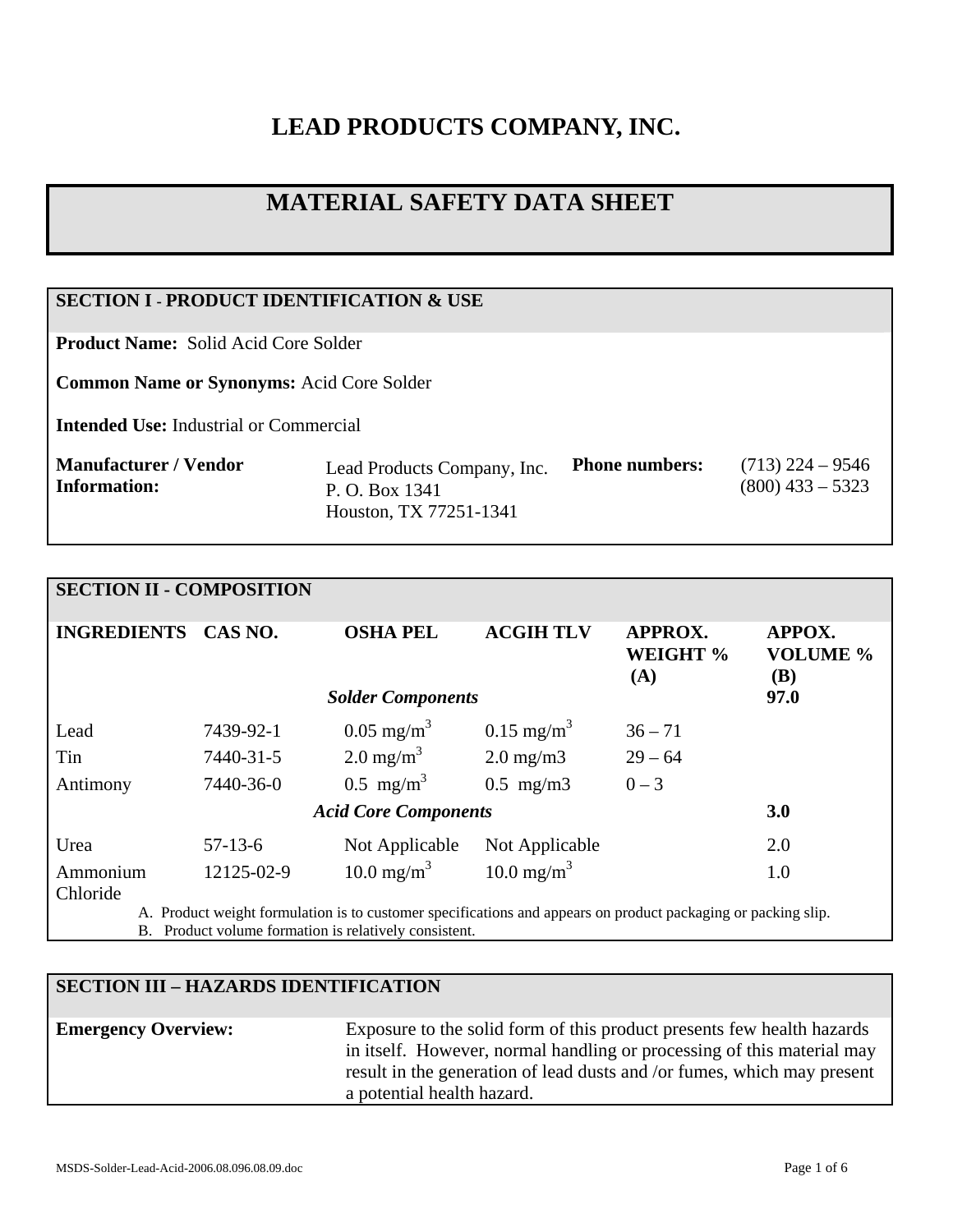# **SECTION III – HAZARDS IDENTIFICATION (continued)**

| <b>Acute Exposure:</b><br>(Severe Short-Term) | Acute overexposure to lead may lead to central nervous system<br>disorders, characterized by: weakness, vomiting, uncoordinated body<br>movements, drowsiness, seizures, coma & death. It should be<br>recognized that exposures of this magnitude in an industrial<br>environment are extremely unlikely.                                                                                                                                                                                                     |  |  |
|-----------------------------------------------|----------------------------------------------------------------------------------------------------------------------------------------------------------------------------------------------------------------------------------------------------------------------------------------------------------------------------------------------------------------------------------------------------------------------------------------------------------------------------------------------------------------|--|--|
| <b>Chronic Exposure:</b><br>(Prolonged)       | Chronic overexposure to lead can result in systemic lead poisoning with<br>symptoms of: metallic taste, anemia, insomnia, weakness, constipation,<br>abdominal pain, gastrointestinal disorders, joint and muscle pains, and<br>muscular weakness, and may cause damage to the blood-forming,<br>nervous kidneys & reproductive systems. Damage may include<br>reduced fertility in both men and women, damage to the fetus of<br>exposed pregnant women, anemia, muscular weakness and kidney<br>dysfunction. |  |  |
| <b>Carcinogenicity:</b>                       | NTP: Yes<br><b>IARC:</b> Yes<br><b>OSHA:</b> Yes                                                                                                                                                                                                                                                                                                                                                                                                                                                               |  |  |
| Eye:                                          | Dust, vapor and/or fume may cause irritation.                                                                                                                                                                                                                                                                                                                                                                                                                                                                  |  |  |
| <b>Skin Contact:</b>                          | Dust, vapor and/or fume may cause irritation.                                                                                                                                                                                                                                                                                                                                                                                                                                                                  |  |  |
| <b>Skin Absorption:</b>                       | Dust, vapor and/or fume are not readily absorbed through the skin.                                                                                                                                                                                                                                                                                                                                                                                                                                             |  |  |
| <b>Inhalation:</b><br><b>Ingestion:</b>       | Dust, vapor and/or fume may be irritating to the respiratory system, and<br>can result in both acute and chronic overexposure.<br>Dust, vapor and/or fume may be absorbed through the digestive system,                                                                                                                                                                                                                                                                                                        |  |  |
|                                               | and can result in both acute and chronic overexposure.                                                                                                                                                                                                                                                                                                                                                                                                                                                         |  |  |

#### **SECTION IV- EMERGENCY AND FIRST AID PROCEDURES**

| Eye:                 | Flush well with running water to remove particulate (s). If irritation<br>persists, get medical attention.        |
|----------------------|-------------------------------------------------------------------------------------------------------------------|
| <b>Skin Contact:</b> | Follow normal hygiene & first aid procedures - wash with soap and<br>water.                                       |
| <b>Inhalation:</b>   | Remove from exposure. Get medical attention if experiencing effects of<br>overexposure. See Section III.          |
| <b>Ingestion:</b>    | Give water; induce vomiting only in a conscious non-convulsing<br>individual; obtain immediate medical attention. |

### **Note to Physician:**

Lead and its inorganic compounds are neurotoxins which may produce peripheral neuropathy. For an overview of the effects of lead exposure, consult Occupational Safety and Heath Administration (OSHA) Appendix A of occupational exposure to lead (29 CFR 1910.1025). Tin and its inorganic compounds are primary chemical irritants of the skin, and stannic oxide has been shown to cause benign pneumoconiosis.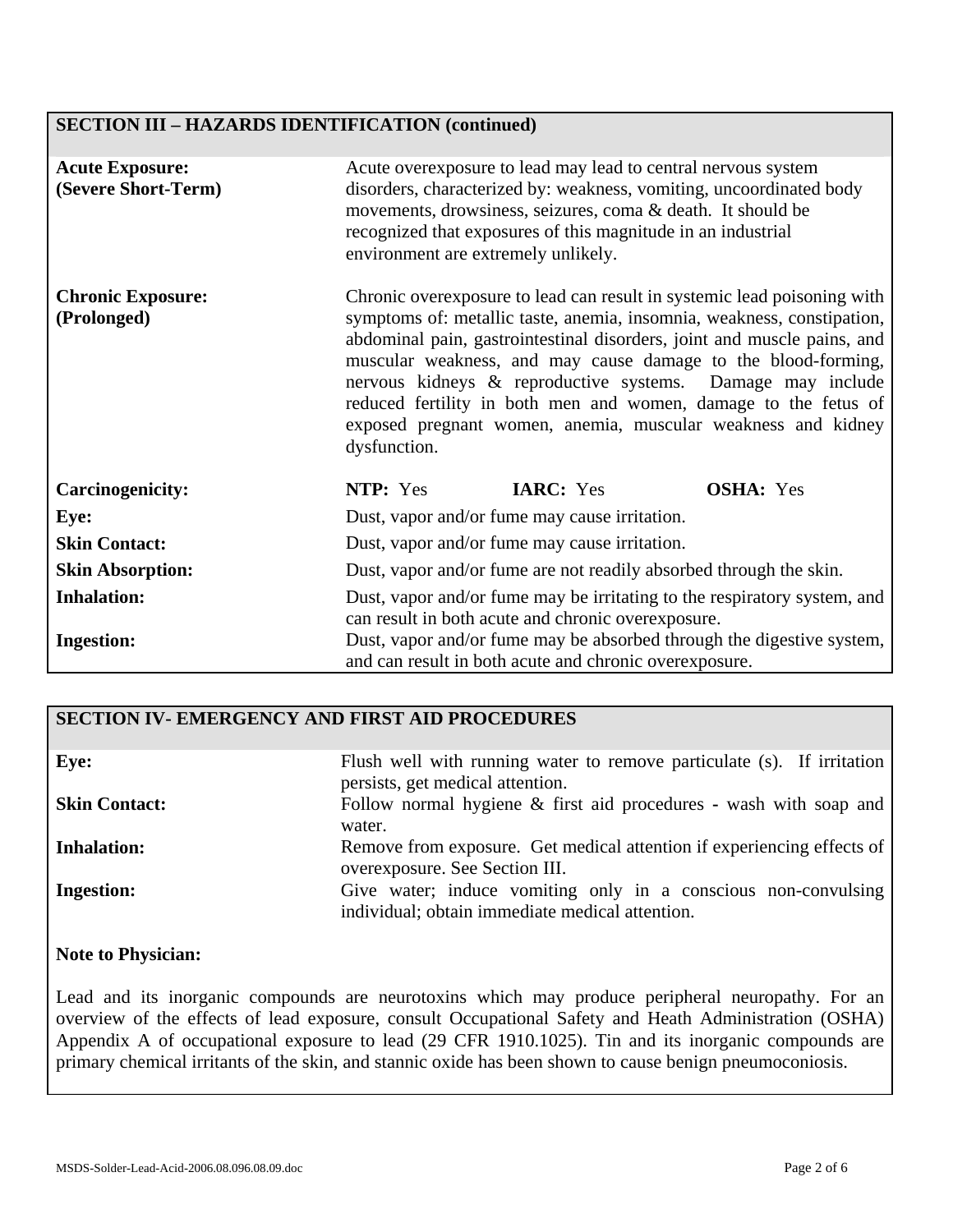# **SECTION IV- EMERGENCY AND FIRST AID PROCEDURES (continued)**

#### **Additional Information**

Pre-employment medical evaluations are recommended for large users of this product (required at contaminant exposure levels exceeding the lead allowable - see OSHA Lead Standard, 29 CFR 1910.1025). Attention should be directed to skin, eyes, respiratory tract, blood, kidneys, pulmonary function and neurological health.

Periodic medical examinations should be repeated on an annual basis for those employees exposed to potentially hazardous levels of this product. Please consult the U.S. OSHA lead standard (29 CFR 1910.1025) for specific guidance; periodic medical examinations are required under certain circumstances.

U.S. OSHA biological limit for blood lead level as prescribed at U.S. OSHA standard 29 CFR 1910.1025.

#### **SECTION V- FIRE AND EXPLOSION HAZARD INFORMATION**

| <b>Flash point:</b>                      | Non-flammable                                                                                                         |
|------------------------------------------|-----------------------------------------------------------------------------------------------------------------------|
| <b>Flammable limits:</b>                 | Not applicable                                                                                                        |
| <b>Extinguishing media:</b>              | Dry chemical, CO2 should be used on surrounding fire.                                                                 |
|                                          | Do not use water on fires where molten metal is present.                                                              |
| <b>Special fire fighting procedures:</b> | Use approved full-face piece self-contained breathing apparatus $\&$ full<br>protective clothing if involved in fire. |
| Unusual fire & explosion                 | Molten metals produce fume/dust/mist that may be toxic $\&$ /or                                                       |
| hazards:                                 | respiratory irritants. Products or dust can react vigorously w/strong<br>oxidizing agents                             |

#### **SECTION VI – ACCIDENTAL RELEASE MEASURES**

**Spill or Leak Procedures:**

- 1) Material in dust form minimize exposure. Clean-up using dustless methods (e.g., HEPA vacuum). Do not use compressed air.
- 2) Place in closed labeled containers for recycling or disposal.
- 3) Keep out of waterways.

Note: Response personnel should wear protective clothing & respiratory protection where dust/fume exposure exists.

**Other Procedures:** For large product users or operations involving large product quantities, we recommend that the purchaser establish a Spill Prevention, Control and Countermeasures (SPCC) Plan. The SPCC Plan should include procedures for proper storage as well as clean-up of spills or leaks. The procedures should conform to safe practices and provide for proper recovery and/or disposal. Depending on the quantity spilled, notification to the National Response Center (800-424-8802) may be required in case of hazardous substances. (See U.S. EPA and U.S. DOT regulations; also various state and local regulations.)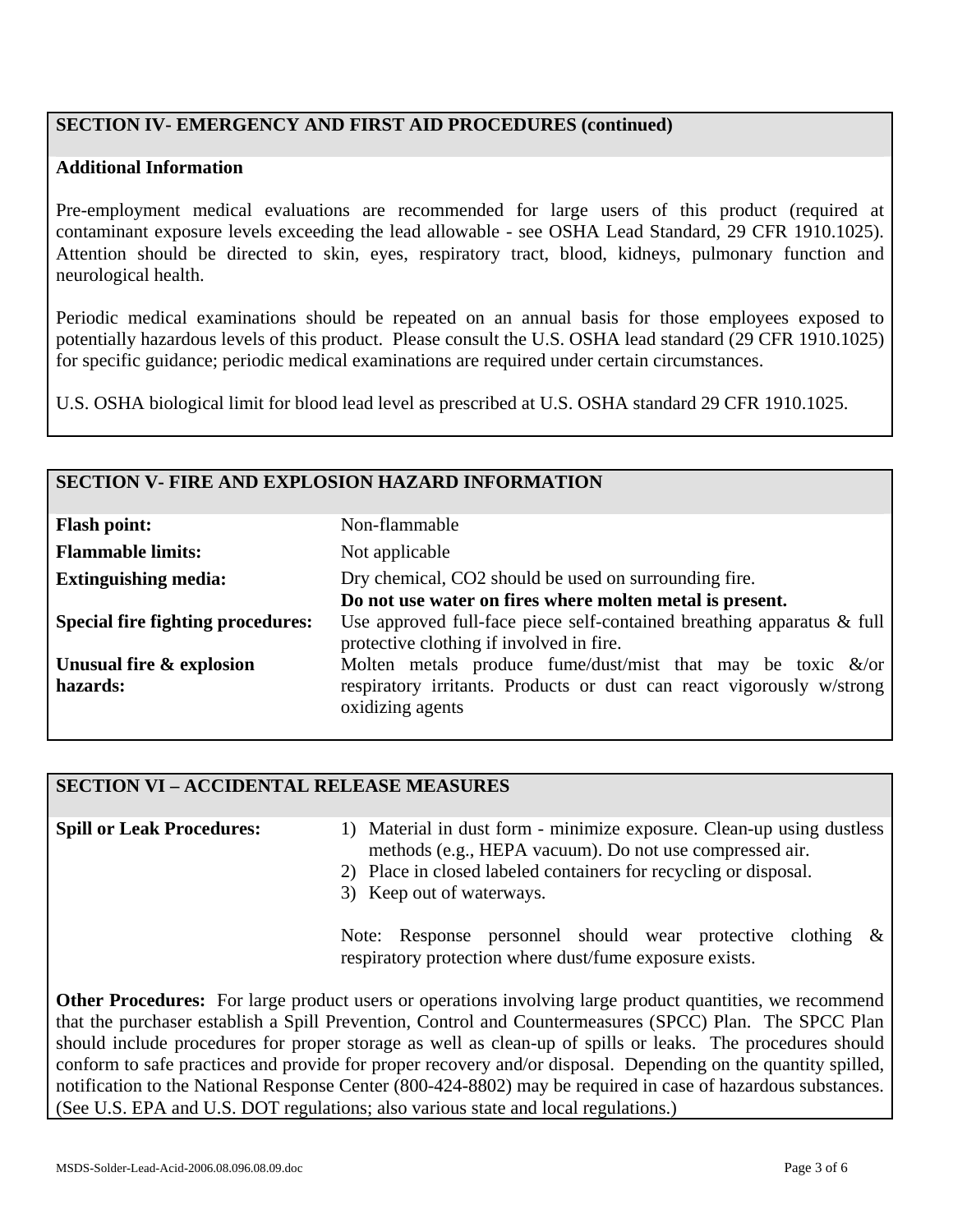# **SECTION VII – HANDLING & STORAGE**

**Handling Information:** Practice good housekeeping procedures to prevent dust accumulations. Keep material dry, where accidental contact with acids is not possible. Avoid storage near incompatible materials (see Section X). Avoid skin contact and keep away from children & their environment, feed products, food products and domestic animals.

**Other Precautions**: Special attention is drawn to the requirements of the U.S. OSHA Lead Standard (29 CFR 1910.1025) and Respirator Standard (29 CFR 1910.134) should airborne exposures exceed the U.S. OSHA Action Level (AL) or PEL. Inadvertent contaminants to product such as moisture, ice, snow, grease, or oil can cause an explosion when charged to a molten metal bath or melting furnace (preheating metal should remove moisture from product).

## **SECTION VIII – EXPOSURE CONTROLS / PERSONAL PROTECTION**

**Respiratory Protection**: Respiratory protection is required where airborne exposures exceed U.S. OSHA /ACGIH permissible air concentrations. Respirator selection shall be made in accordance with the U.S. OSHA Occupational Exposure Standard for Lead at 29 CFR 1910.1025 and the Respiratory Protection Standard at 29 CFR 1910.134.

**Ventilation**: Good general dilution ventilation or ventilation, as described in "industrial ventilation, a manual of recommended practice", by the American Conference of Governmental Industrial Hygienists (ACGIH), is recommended in order to maintain exposure levels below the Threshold Limit Values (TLV's) specified by U.S. OSHA or other local or state regulations.

**Protective Gloves:** Recommended for prolonged contact/heat. Required above the lead PEL.

**Eye Protection:** Safety glasses or goggles are recommended where the possibility of getting dust particles in the eyes exists. A face shield is recommended in areas around molten metal.

**Other Protective Equipment:** Full protective clothing and shoes are required for employee exposure above the lead PEL. Other safety equipment should be worn as appropriate for the work environment. Keep work clothing separate from street clothes.

**Work/Hygienic Practices**: Do not permit eating, drinking, or the use of cosmetics or tobacco products while handling or processing material or while in work areas. Practice good personal hygiene procedures. Wash hands and face thoroughly before eating, drinking, applying cosmetics, or using tobacco products. Full protective clothing is to be worn by workers exposed to concentrations of lead dust/fume above the PEL, and showering is required before changing into street clothes. Keep work clothing separate from street clothes. Work clothes and equipment should remain in designated lead contaminated areas and never taken home or laundered with personal clothing. Avoid inhalation and ingestion of product, and activities which generate dust or fume. Keep melting temperatures as low as possible to minimize the generation of fume.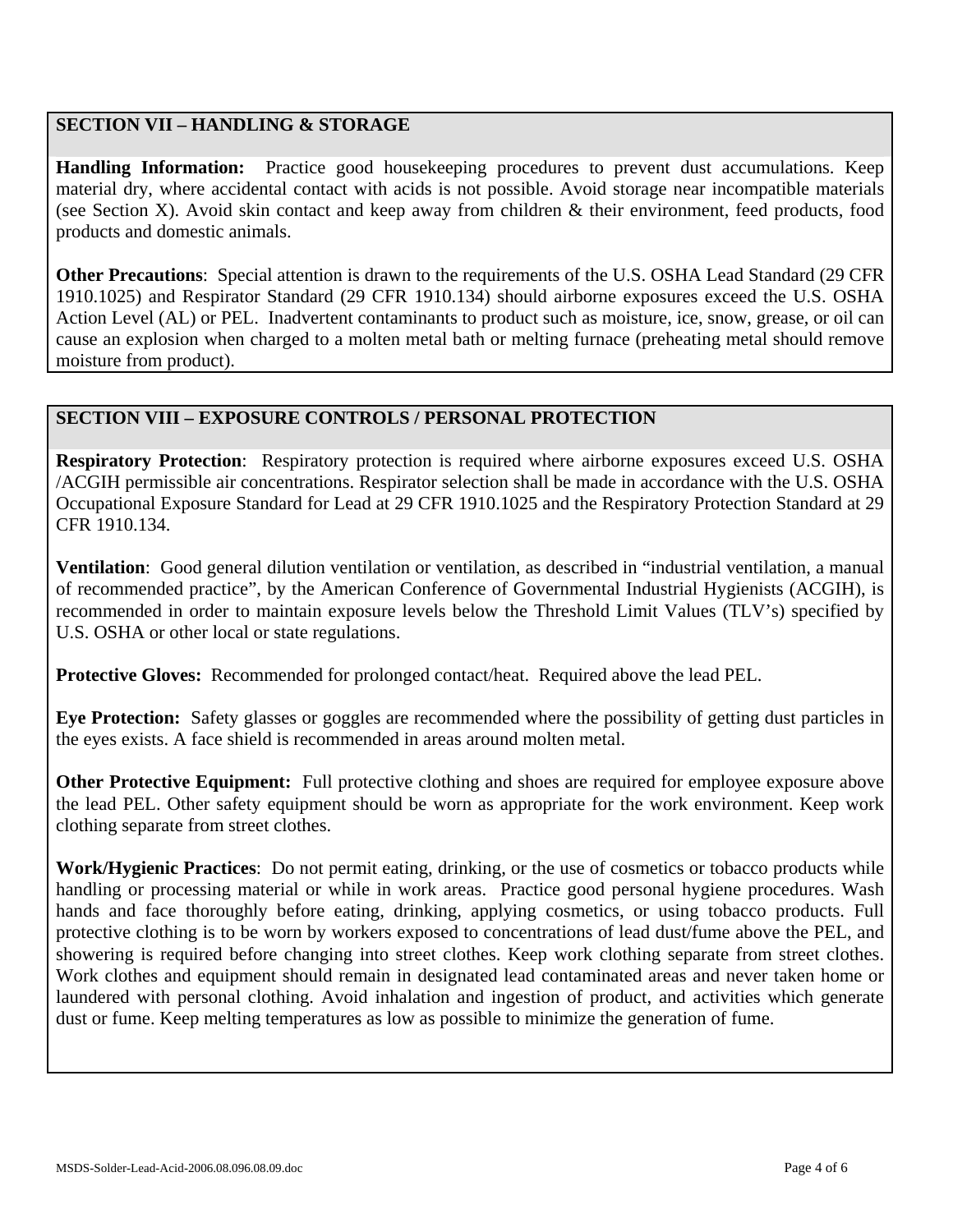# **SECTION IX – PHYSICAL/ CHEMICAL CHARACTERISTICS**

| <b>Appearance At Normal Conditions:</b> | Solid - Silver Metallic to Gray Metallic Metal contains core of white<br>powder |
|-----------------------------------------|---------------------------------------------------------------------------------|
| <b>Odor At Normal Conditions:</b>       | No Detectable Odor                                                              |
| Specific Gravity $(H20 = 1)$ :          | $5.8 - 11.3$                                                                    |
| <b>Melting Point (Degrees F):</b>       | $>$ 354 $\degree$ F                                                             |
| <b>Boiling Point (Degrees F):</b>       | $>2372$ °F                                                                      |
| <b>Solubility In Water:</b>             | Insoluble, negligible                                                           |
| <b>Evaporation Rate</b>                 | Not Applicable                                                                  |
| <b>Vapor Density:</b>                   | Not Applicable                                                                  |
| <b>Vapor Pressure:</b>                  | Not Applicable                                                                  |
| $pH$ :                                  | Not Applicable                                                                  |

| <b>SECTION X - STABILITY &amp; REACTIVITY</b> |                                                                                                                                                                                                                  |
|-----------------------------------------------|------------------------------------------------------------------------------------------------------------------------------------------------------------------------------------------------------------------|
| <b>Stability:</b>                             | <b>Stable</b>                                                                                                                                                                                                    |
| <b>Conditions To Avoid:</b>                   | Accidental contact with acids or strong oxidizers                                                                                                                                                                |
| <b>Incompatibility:</b>                       | Strong oxidizers, hydrogen peroxide; active metals - sodium and<br>potassium. Powdered lead fused with ammonium nitrate may cause a<br>violent reaction.<br>Never mix molten metal with water - it will explode. |
| <b>Hazardous Decomposition</b>                | Heavy metal oxide fumes vapor, and/or dust may be generated at                                                                                                                                                   |
| <b>By Products:</b>                           | high temperatures.                                                                                                                                                                                               |
| <b>Hazardous Polymerization:</b>              | Will not occur                                                                                                                                                                                                   |

# **SECTION XI – DISPOSAL CONSIDERATIONS**

**Waste disposal methods:** May have value if recycled. Dispose of toxic substances & hazardous wastes in accordance with all federal, state and/or local disposal or discharge regulations. Under the Resource Conservation and Recovery Act (RCRA), it is the responsibility of the user of the product to determine, at the time of disposal, whether the product falls under the RCRA as a hazardous waste. This is because product uses, transformations, synthesis, mixtures, etc. may cause the resulting end-product to be classified as hazardous.

# **SECTION XII – TRANSPORTATION INFORMATION**

| <b>U.S. DOT Shipping Name:</b> |
|--------------------------------|
| <b>Hazard Class:</b>           |

Not regulated by U.S. DOT as shipped **Not Applicable**